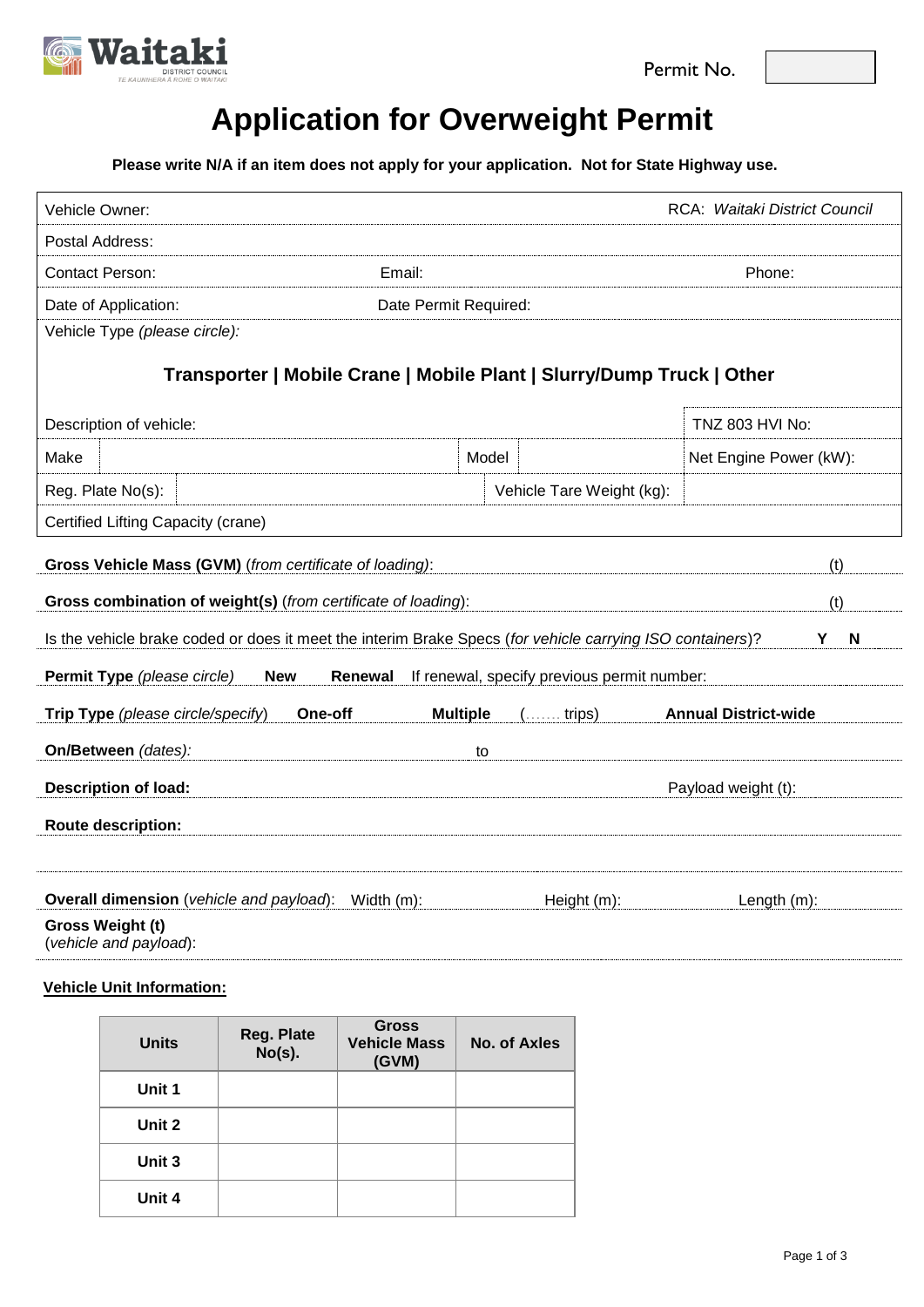### **Axle Information:**

| <b>Axle Number</b>            | $\mathbf{2}$ | 3 | $\boldsymbol{4}$ | 5 | 6 | 7 | 8 | 9 |
|-------------------------------|--------------|---|------------------|---|---|---|---|---|
| <b>Type</b>                   |              |   |                  |   |   |   |   |   |
| Weight (000kg)                |              |   |                  |   |   |   |   |   |
| Spacing (m)                   |              |   |                  |   |   |   |   |   |
| <b>Tyre Size</b>              |              |   |                  |   |   |   |   |   |
| Tyre Pressure (psi)           |              |   |                  |   |   |   |   |   |
| <b>Additional Information</b> |              |   |                  |   |   |   |   |   |
| <b>Suspension Type</b>        |              |   |                  |   |   |   |   |   |
| <b>Track Outer</b>            |              |   |                  |   |   |   |   |   |

#### **Important Note**

It is the Permit Holder's responsibility to operate within all regulatory and statutory requirements including but not limited to *Static Roll Threshold, Brake Code, GVM, GCM, Load Anchorage Point Ratings, Draw Beam/ Draw Bar/ 5th Wheel Mount Rating,* in addition to other conditions which may be set out on the Permit. Failure to so comply may result in withdrawal of the permit.

Application Fees are charged as per Heavy Motor Vehicle Regulation 1974 (see page 3). An additional charge for assessment to determine that the route is acceptable for vehicle/vehicle configuration as stated on this permit application will be charged together with the permit fee. The assessment fee may vary for individual permits dependent on action required by the structural engineer for sign off.

Purchase Order Number (if applicable): \_\_\_\_\_\_\_\_\_ **Please tick your preference** | | Invoice prior to issue of permit | | Invoice after issue of permit *I declare that the particulars contained in this application are true and correct.* 

**Applicant's signature authorising application & invoice preference: \_\_\_\_\_\_\_\_\_\_\_\_\_\_\_\_\_\_\_\_\_\_\_**

# **Forward completed application forms to:**

20 Thames Street Private Bag 50058 Oamaru 9444

#### **Post: Scan & Email: Fax:**

Roading Unit kdhakal@waitaki.govt.nz (03) 433 0301 Waitaki District Council Service@waitaki.govt.nz

# **FOR OFFICE USE ONLY**

Application Received By: ……………………………………………………...…………. Date Received: …………/……………/…………